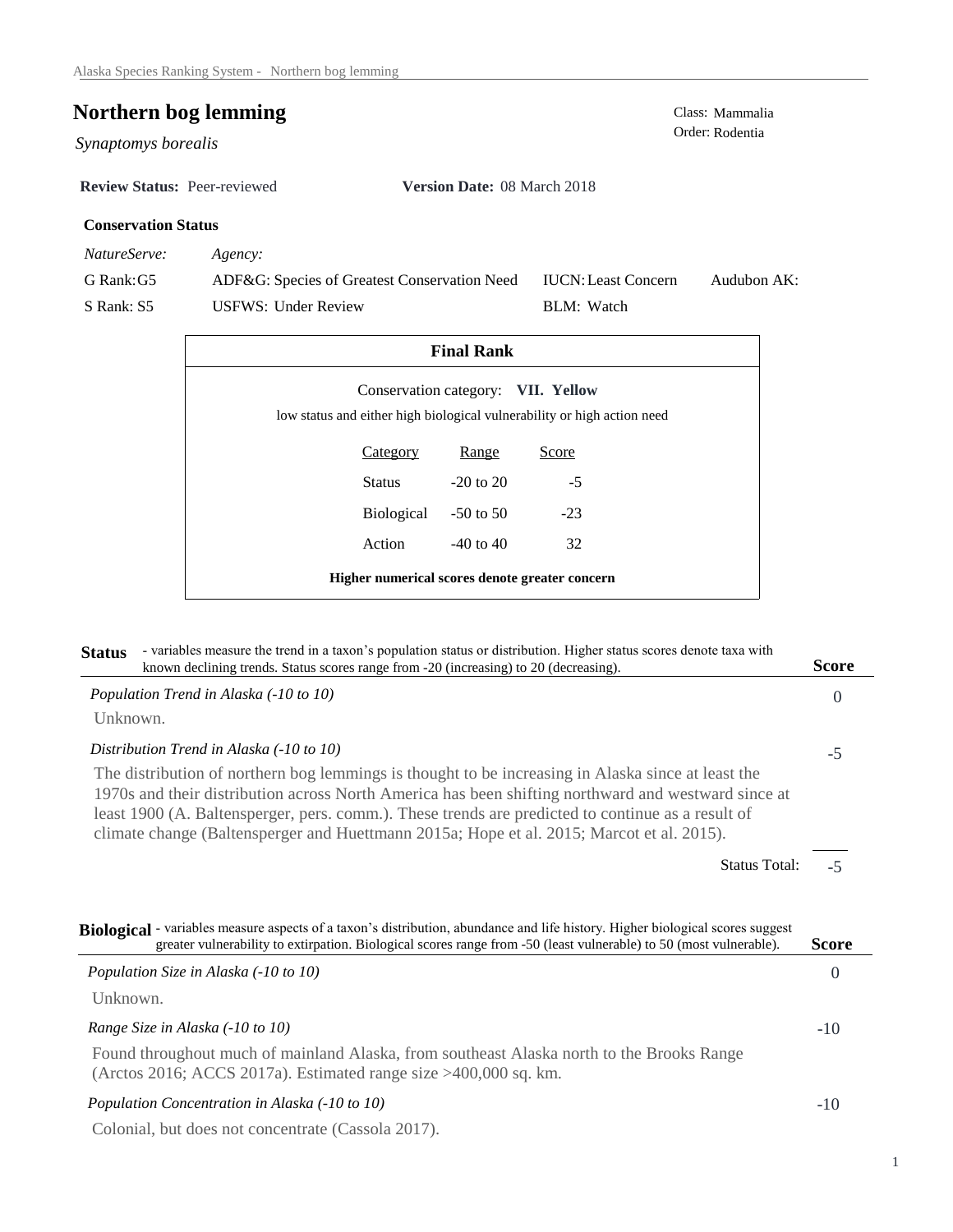et al. 2015).

| Reproductive Potential in Alaska                                                                                                                                                                                                                                                                                                                                                                                                                                                                                                                                      |                |
|-----------------------------------------------------------------------------------------------------------------------------------------------------------------------------------------------------------------------------------------------------------------------------------------------------------------------------------------------------------------------------------------------------------------------------------------------------------------------------------------------------------------------------------------------------------------------|----------------|
| Age of First Reproduction (-5 to 5)                                                                                                                                                                                                                                                                                                                                                                                                                                                                                                                                   | $-5$           |
| Within 1 year (Cassola 2017).                                                                                                                                                                                                                                                                                                                                                                                                                                                                                                                                         |                |
| Number of Young (-5 to 5)                                                                                                                                                                                                                                                                                                                                                                                                                                                                                                                                             | 1              |
| Litter size averages 4-5 (range: 2-8) (Rabe 2007). Can have two to three litters per year (Rabe<br>2007).                                                                                                                                                                                                                                                                                                                                                                                                                                                             |                |
| Ecological Specialization in Alaska                                                                                                                                                                                                                                                                                                                                                                                                                                                                                                                                   |                |
| Dietary $(-5 \text{ to } 5)$                                                                                                                                                                                                                                                                                                                                                                                                                                                                                                                                          | $\Omega$       |
| Very little information available. Northern bog lemmings are herbivorous and feed on grasses,<br>sedges, and other vegetation (Cassola 2017). Recent studies suggest that northern bog lemmings<br>exhibit some degree of specialization (Baltensperger et al. 2015). However, very few samples were<br>available for analysis (n=4) and diets were highly variable between individuals (Baltensperger et<br>al. 2015). We rank this question as Unknown to highlight the paucity of available information,<br>which precludes us from assessing dietary preferences. |                |
| Habitat (-5 to 5)                                                                                                                                                                                                                                                                                                                                                                                                                                                                                                                                                     | 1              |
| Little is known about habitat requirements, but this species is typically associated with boreal<br>forests (Hope et al. 2015; Baltensperger et al., in prep). Results from three land cover models<br>consistently predicted that evergreen forests was the strongest predictor of distribution, followed<br>by shrublands and woody wetlands (Baltensperger et al., in prep).                                                                                                                                                                                       |                |
| <b>Biological Total:</b>                                                                                                                                                                                                                                                                                                                                                                                                                                                                                                                                              | $-23$          |
|                                                                                                                                                                                                                                                                                                                                                                                                                                                                                                                                                                       |                |
| Action - variables measure current state of knowledge or extent of conservation efforts directed toward a given taxon.<br>Higher action scores denote greater information needs due of lack of knowledge or conservation action. Action<br>scores range from -40 (lower needs) to 40 (greater needs).                                                                                                                                                                                                                                                                 | <b>Score</b>   |
| Management Plans and Regulations in Alaska (-10 to 10)                                                                                                                                                                                                                                                                                                                                                                                                                                                                                                                | 10             |
| Listed as unclassified game by the Alaska Department of Fish and Game with no bag limit and no<br>closed season (ADFG 2018c). This species is under review for listing under the Endangered Species<br>Act as a result of concerns over habitat loss and population size in the northeastern U.S. (Jones and<br>Melton 2014).                                                                                                                                                                                                                                         |                |
| Knowledge of Distribution and Habitat in Alaska (-10 to 10)                                                                                                                                                                                                                                                                                                                                                                                                                                                                                                           | $\overline{2}$ |
| Extensive distribution from 55 to 68°N and from 130 to 160°W (ARCTOS 2016). However, small<br>mammal surveys in Alaska suggest that this species may be patchily distributed across its range<br>(Cook and MacDonald 2005; Baltensperger and Huettmann 2015b), and specific habitat associations<br>have not been investigated. Statewide distribution models have been built to investigate the effects of<br>climate change on habitat availability (Baltensperger and Huettmann 2015a; Hope et al. 2015;<br>Marcot et al. 2015)                                    |                |
| Knowledge of Population Trends in Alaska (-10 to 10)                                                                                                                                                                                                                                                                                                                                                                                                                                                                                                                  | 10             |
| Not currently monitored in Alaska.                                                                                                                                                                                                                                                                                                                                                                                                                                                                                                                                    |                |
|                                                                                                                                                                                                                                                                                                                                                                                                                                                                                                                                                                       |                |
| Knowledge of Factors Limiting Populations in Alaska (-10 to 10)                                                                                                                                                                                                                                                                                                                                                                                                                                                                                                       | 10             |

century as a result of climate change (Baltensperger and Huettmann 2015a; Hope et al. 2015; Marcot

32 Action Total:

2